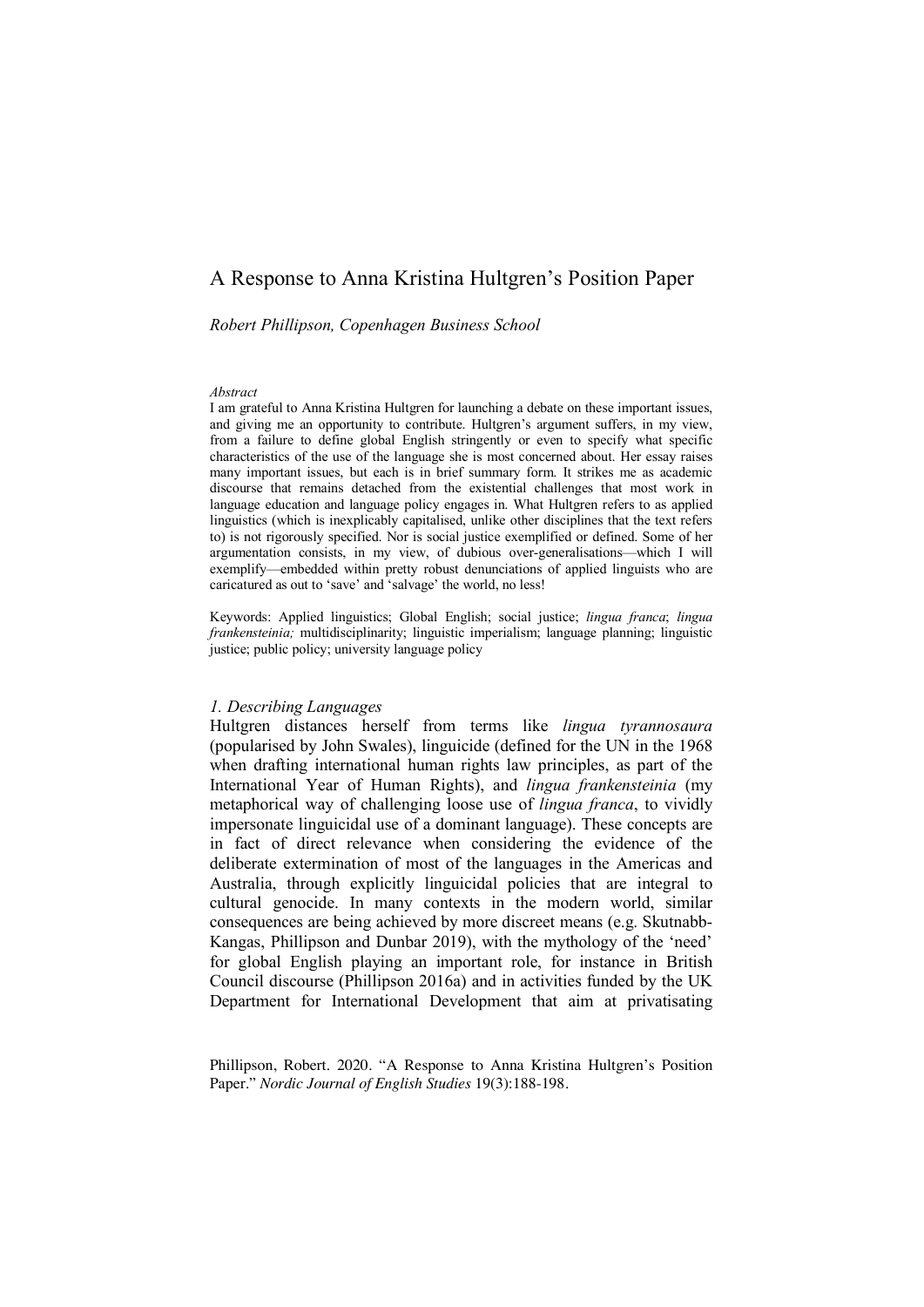public education and an expansion of English-medium education in education systems (Global Justice Now and National Education Union 2019). Applied linguists who write about the role of English internationally can, through their research and teaching, either support such policies (see Phillipson 2016b) or counteract them (e.g. Bunce et al, eds., 2016).

# *2. What is Applied Linguistics for?*

When looking at the formation of academic linguistics, Bourdieu notes Saussure's distinction between 'external linguistics' (the social and political functions of a language), and 'internal linguistics' (linguistic forms). Bourdieu concludes that by so doing, Saussure separates the study of linguistics from the 'social conditions of the production and utilisation of languages' (Bourdieu 1982, 8, my translation). Hultgren distances herself from concepts that belong in external linguistics (sociolinguistics and language policy), and considers that applied linguists are too concerned with internal linguistics.

The website of the British Association of Applied Linguistics (baal.org.uk) cites a former BAAL chair, Guy Cook, for what applied linguists do:

Applied linguistics addresses the most pressing and controversial areas of contemporary language use, including intercultural communication, political and commercial persuasion, the impact of new technologies, the growth of English, language in education, and foreign language teaching and learning.

Hultgren draws on a book by Deborah Cameron, but this, like several of David Crystal's, is probably mainly aimed at a British public that has little awareness of language issues. Verbal hygiene is primarily a question of the 'internal linguistics' of social or linguistic justice. Language policy and language planning (LPP), which much of Hultgren's paper is concerned with, is intrinsically much broader.

Global English needs identification and definition for analysis of it to be effective. Terminology in this field is a minefield, often obscuring power relations and hegemonic practices, nationally and internationally, as can be seen when Michael Halliday, a very distinguished linguist, attempted to sort out *world, global* and *international* English,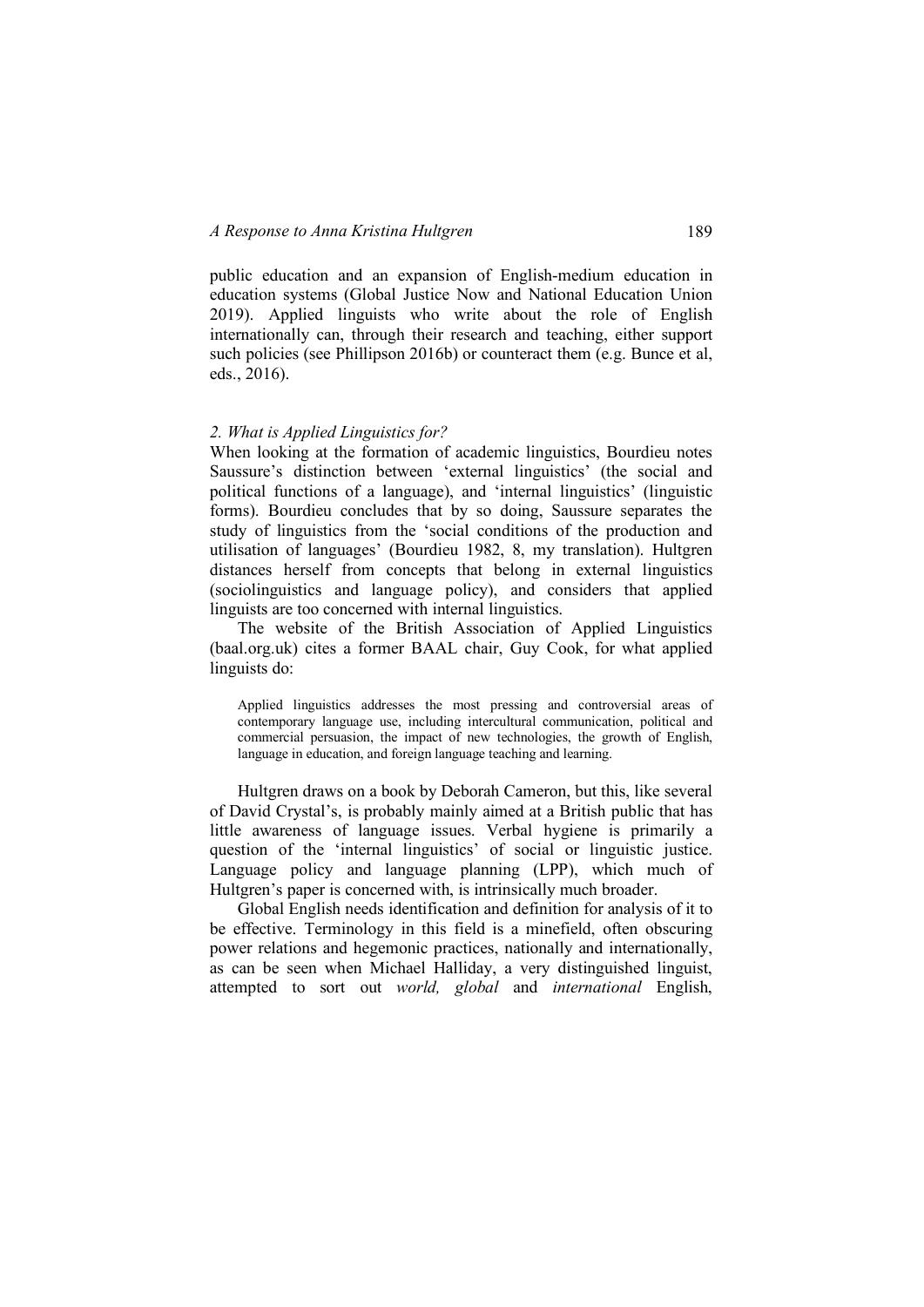unsuccessfully in my view, since he labels what others call *world Englishes* as *international* English (Halliday 2006, 362-3):

Halliday's *international* is an unfortunate label, since he is in effect referring to *local* forms and uses of English, comprehensible within a country, for instance. His terms also elide the anchoring of *global* English in the English-dominant countries, where it is the primary *national* language, one that also opens international doors, and is a crucial ingredient of the globalisation of the second half of the twentieth century. (Phillipson 2012, 221)

In my article 'Lingua franca or lingua frankensteinia? English in European integration and globalization' (Phillipson 2008, reprinted in Phillipson 2009) I elaborate a set of variables that it is relevant to consider when assessing whether the expansion of English is positive or negative, whether its adoption and impact on other languages represent linguistic capital accumulation or linguistic capital dispossession. The parameters are grouped under three main headings, English as *project* (the expansion of English worldwide), as *process* (how English is marketed, and internalised as necessary), and English as *product* (the words, forms, discourses etc.). This article was produced when I was asked to give a keynote lecture for the Nordic Association of English Studies. It aimed at stimulating analysis of how and why the use of English is expanding in the Nordic countries, a concern that figures prominently in Hultgren's essay.

I do not regard global English as a reality, if this is understood as meaning that it is used in all parts of the globe or is necessarily relevant in all contexts. Global English is a project behind which lie really powerful forces that can be traced throughout recent centuries. The processes and products that promote this project are identifiable, as are the key agents, on which there is an extensive literature. Whatever English is in the modern world, it is not an irrelevance, a distraction—a red herring.

Hultgren's text is puzzling because she writes as though she is unaware that many of the issues that she proclaims a need to see addressed have in fact been pursued in depth in applied linguistics and related disciplines over the past half century. Her valid insistence on integrating language issues with wider economic, political, and social factors requires multidisciplinarity. This is taken for granted by many researchers in this field. Gramsci insightfully noted nearly a century ago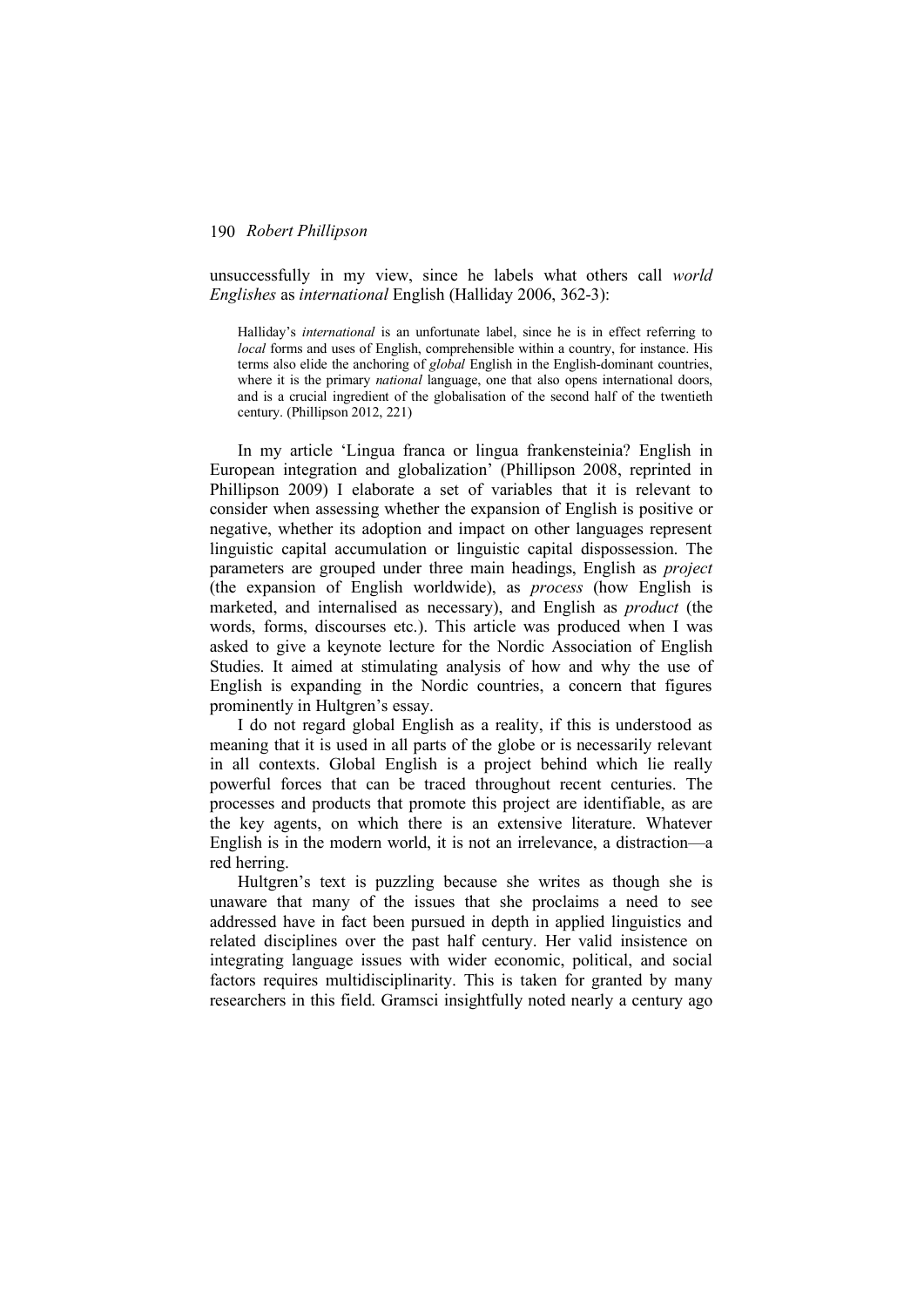that language controversies are a lightning rod for wider social issues. This understanding is also fundamental to the work of Bourdieu, Bernstein, May, and many other influential social science scholars who write about language issues. Hultgren acknowledges this in the final part of her paper, but this was rather unexpected earlier.

#### *3. Multidisciplinarity*

Applied linguistics has expanded in many directions. How applied linguists can collaborate with scholars in other disciplines can be seen in a volume that I edited for Tove Skutnabb-Kangas's 60<sup>th</sup> birthday, *Rights to language. Equity, power, and education* (Phillipson 2000) with contributions by scholars who had influenced Tove's thinking, and whose own work had been influenced by her work on language issues. The authors write from many perspectives: Indigenous cosmologies (Vuolab), cultural and biological diversity (Maffi), sociology (Joshua and Gella Fishman), Deaf studies (Branson and Miller), politics (Hassanpour, Rassool, Hussain), minority studies (Lindgren, Druviete), language policy (Pattanayak, Dasgupta, Alexander), poetry (Sanchez, Leporanta-Morley), philosophy (Beutel), communication (Hamelink), law (de Varennes), discourse analysis (van Dijk), linguistics (Mühlhäusler), liberation applied linguistics (Menk), language rights (Annamalai), ecology (Fettes), creative writing (Ngũgĩ wa Thiong'o, Gaski), economics (Grin), non-native norms (Ammon), linguicism (Oda), public policy (Municio-Larsen), minority education (Lainio, Peura), language and conflict (Kontra), plurilingualism (Martel), multilingualism (Clyne, Heugh), bilingualism (Huss), bilingual education (Lanstyak), educational language policy (Desai, Taylor, Brock-Utne, García, Cummins, Joan and Dawn Wink), sign language education (Jokinen), and social psychology (Toukomaa).

A comparable multidisciplinary diversity can be seen in the texts of the four volumes on *Language Rights* that Tove and I recently compiled and co-edited (Routledge, 2017). Language rights are referred to in Hultgren's text but also not explored. The range of concerns in language rights can be seen in the names of the four volumes:

- 1. Language rights: principles, enactment, application.
- 2. Language policy in education: violations or rights for all?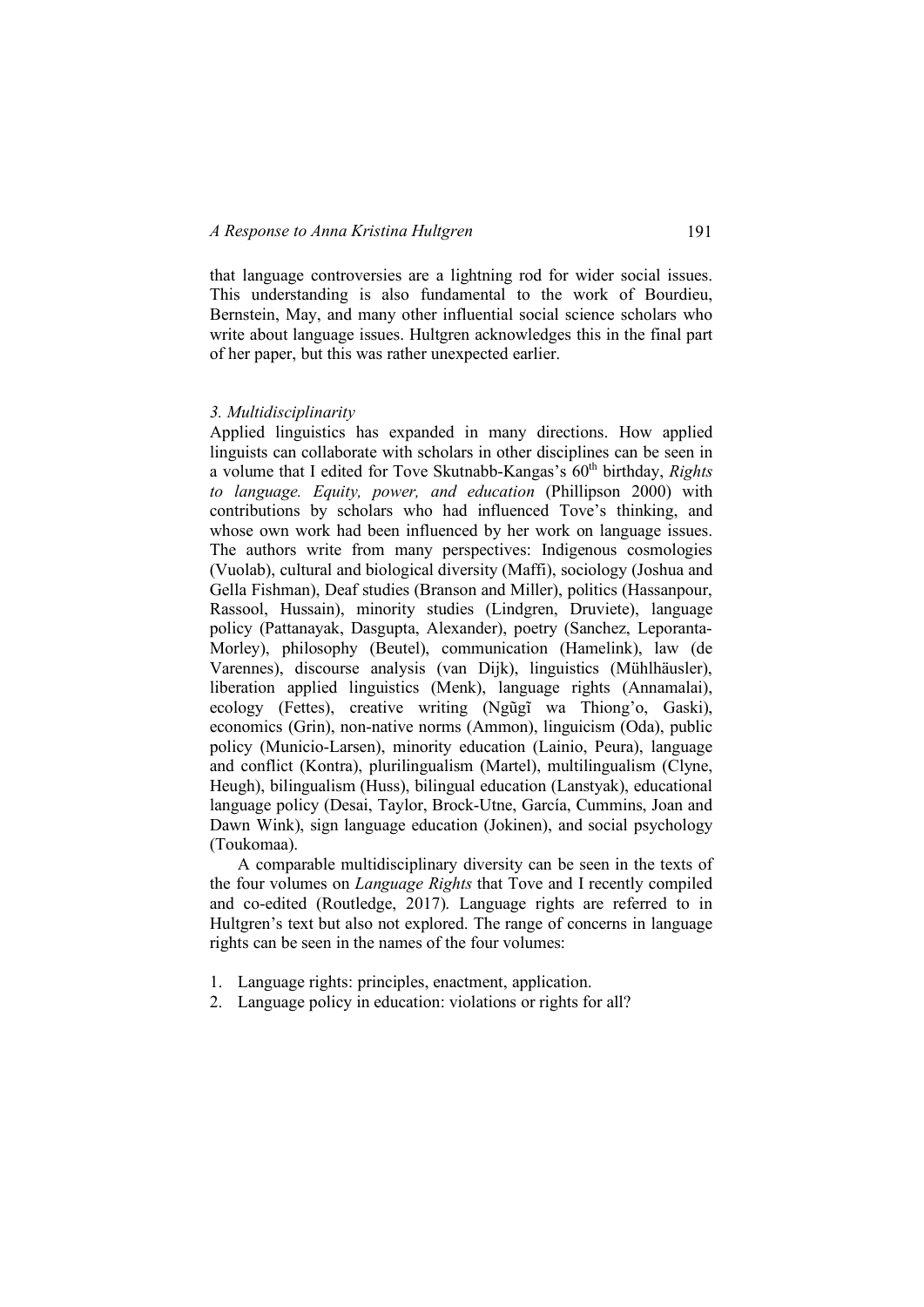- 3. Language endangerment and revitalisation; language rights charters and declarations.
- 4. Language rights: challenges in theory and implementation.

### *4. Problems and Solutions*

Several of Hultgren's claims need challenging: "English has also been described as causing 'linguistic imperialism', 'linguicide' and 'epistemicide' (Phillipson 1992; Skutnabb-Kangas and Phillipson 1995; Bennett 2007)". This reifies the language (portraying English as an agent), and is factually incorrect in relation to my work. I have frequently written that any language can be used for good or evil purposes. What many of us have documented is the *misuse* of English, for instance when the expansion of English is at the expense of other languages. This linguicism constitutes linguistic imperialism. This worldwide phenomenon can be seen in the many cases presented in the two Hydra books, Rapatahana and Bunce, eds., 2012; Bunce et al, eds., 2016. It is people's decisions and their implementation that cause linguistic imperialism, as a result of many push and pull factors, supply and demand characteristics. It invariably involves material resources (structure) as well as values and policies (ideology). Applied linguistics must necessarily be concerned with these two constituents, whereas theoretical linguistics à la Saussure and Chomsky does not.

When my *Linguistic imperialism* was published in 1992, some British applied linguistics grandees denounced it, and perhaps hoped that the book would soon disappear. The opposite has happened, triggering what some have seen as a paradigm shift in English language education. Even if I analyse how five fallacies in language education contribute to inequitable and inappropriate educational language policies, the British English Language Teaching (ELT) industry still operates essentially in a monolingual, monocultural paradigm. This has a strong presence in universities in the UK, USA, and Australia, which generally choose to ignore critical scholarship. It is a totally different professional world from foreign language teaching and learning in Scandinavia, which is the context of most of Hultgren's examples.

The claim that "Language Policy and Planning (LPP) to name but a few, have been founded wholly or partly on some sort of rescue mission" is only partially correct. As the name of the journal *Language Problems*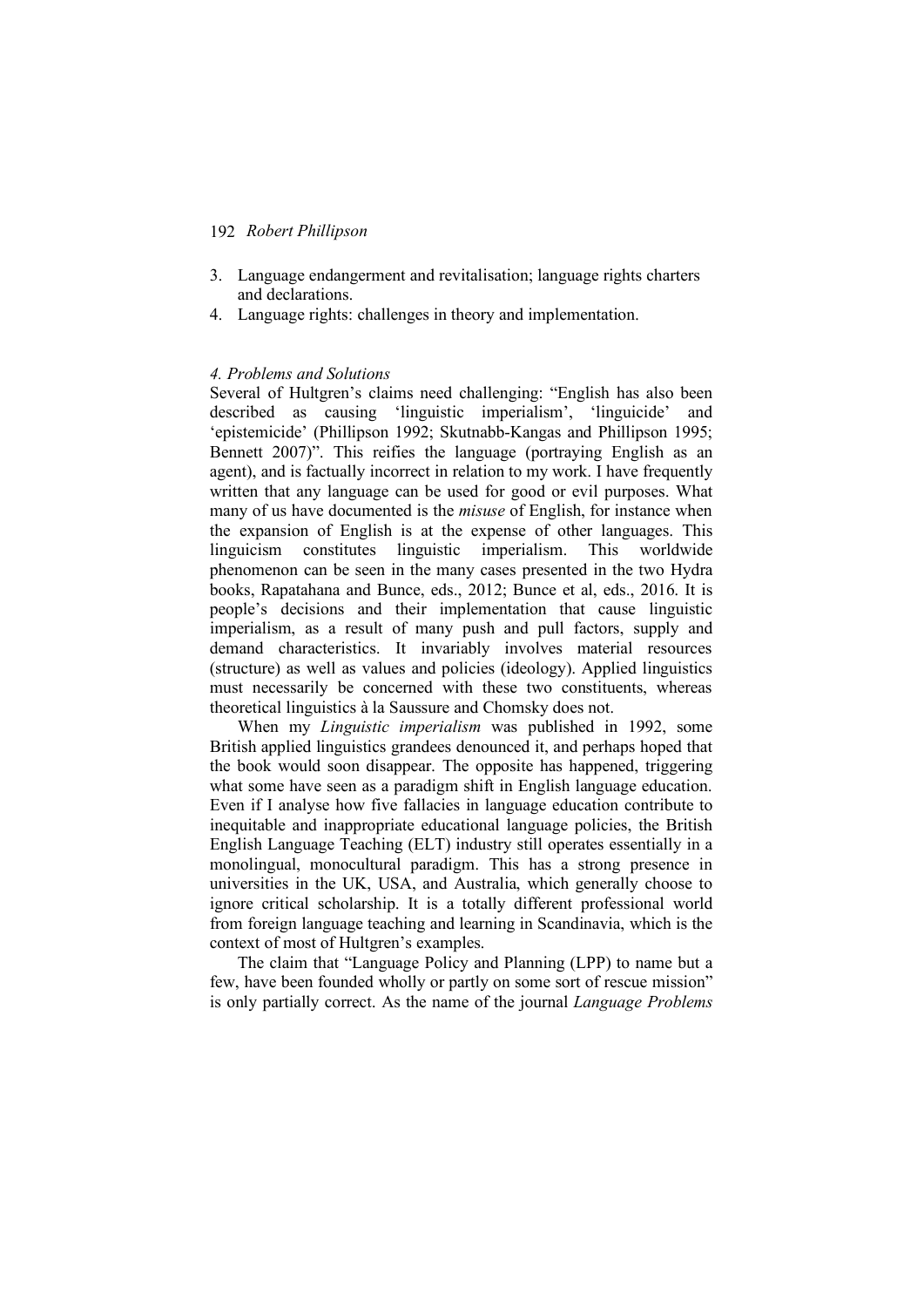*and Language Planning* indicates, among the key problems and challenges were the management of linguistic diversity in education and nation-building, and in the case of the EU, ensuring that many languages (currently 23 for 27 member states) function effectively in supranational law and institutions. LPP was founded by Uriel Weinreich, Einar Haugen, Joshua Fishman, Björn Jernudd, Robert Cooper and other pioneers in the study of bilingualism, multilingualism, linguistic diversity, and language policy in many contexts. LPP scholars in less industrialised parts of the world, India, Pakistan, Latin America, West and East Africa, and later South Africa are equally eminent: Debi Pattanayak, Lachman Khubchandani, Probal Dasgupta, Tariq Rahman, Rainer Enrique Hamel, Ayu Bamgbose, Ngũgĩ wa Thiong'o, Neville Alexander et al. LPP has for half a century invariably been deeply involved in a wide range of existential sociolinguistic challenges and socio-political issues.

Scandinavian higher education language policy scholars have, with few exceptions, entered this field relatively recently. The Nordic countries have been able to build on scholarship in much of the rest of the world. Hultgren's perspective, while ranging over diverse academic territory, is Western-centric, but the text is written as though her arguments have universal validity and relevance.

Scholars who work for greater linguistic justice are actively involved in masses of activities worldwide that represent not so much 'saving the world' as involvement in and commitment to addressing serious local socio-political challenges, with considerable success in some cases. Many formerly minoritised languages are experiencing cultural and linguistic revitalisation, on which see the impressive *Routledge Handbook of Revitalisation* (Hinton, Huss and Roche 2018) and *A world of Indigenous languages. Politics, pedagogies and prospects for language reclamation* (McCarty, Nicholas and Wigglesworth 2019). For a study of whether the education of the Inuit in Canada is criminally inadequate, see Skutnabb-Kangas, Phillipson and Dunbar 2019. Its presentation at the UN Permanent Forum on Indigenous Issues in New York in April 2019 is reported on briefly in https://nunavutnews.com/ nunavut-news/nti-unveils-report-at-un-nunavut-education-a-crimeagainst-inuit/.

While one might argue that the cases referred to in these references can be seen as rescue missions, it is important to stress that each case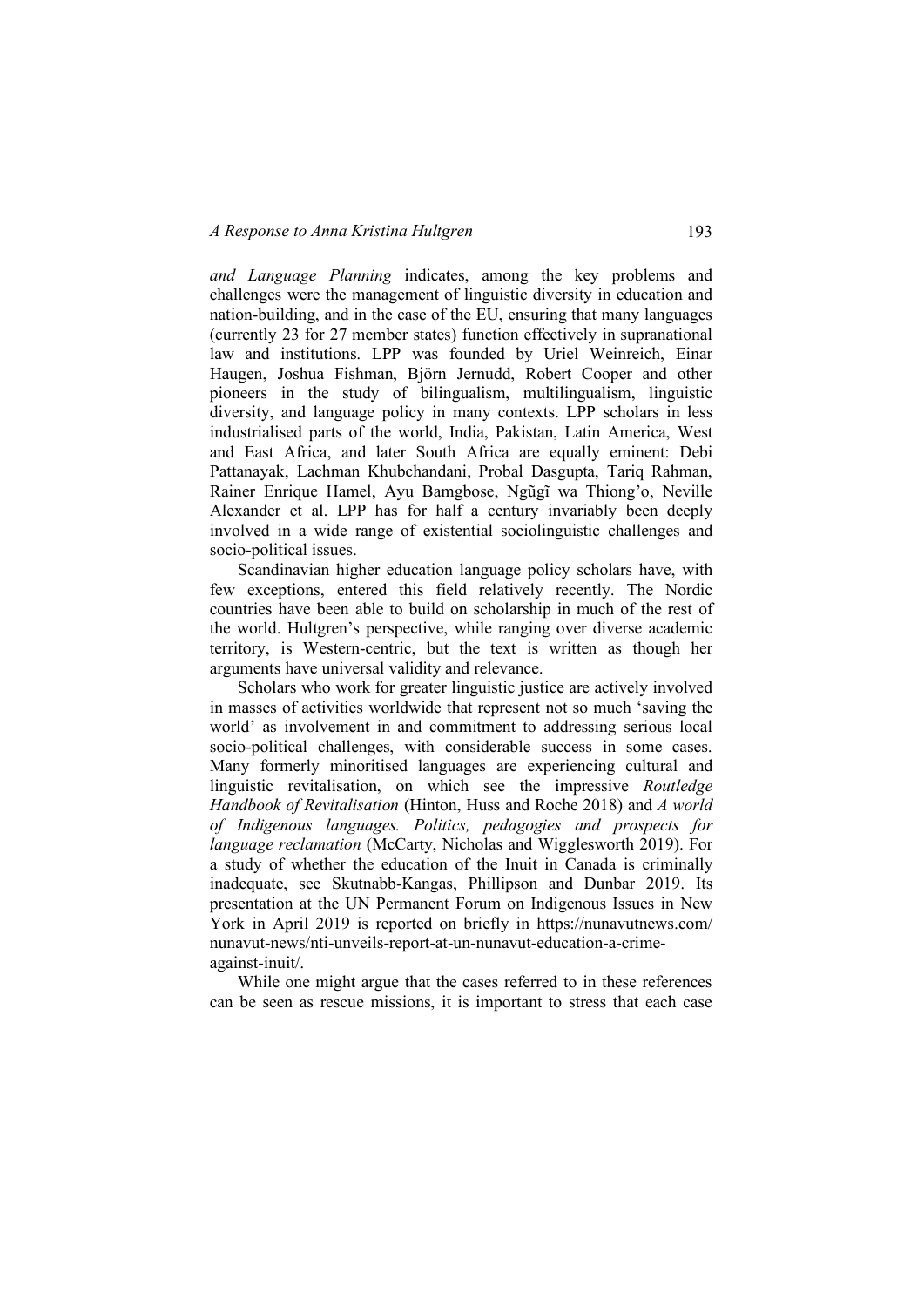represents a contribution to the creation of a more equitable society, and is therefore also in the interest of the dominant group. Mother-tongue based multilingual education leads to minorities also learning a dominant language better. In a world of increasing inequalities, nationalist extremism, disaffection with long-established political parties in many countries, a major climate crisis, and an excessive focus on English in many education systems, it is important that applied linguists relate their expertise to these wider socio-political tensions. 'Global' English is deeply embedded in them in many contexts. The brilliant climate activist Greta Thunberg uses English in her activity internationally, and is deeply grounded in her mother tongue, Swedish. This is balanced bilingualism.

It is essential to situate language policy in public policy when universities are increasingly being run as businesses rather than functioning as a public good, and enjoying institutional autonomy and academic freedom. These are seriously constrained, not least in the UK (Collini 2017) and Denmark. The challenge for individual academics, and applied linguists in particular, is to situate language research and key dimensions of language policy firmly within public policy (Phillipson 2019, Grin et al 2019.)

Exploring this reality would not lead to the claim that 'language is always a contingent and secondary factor and not a root cause of inequality'. This is postmodernist misrepresentation of the complexity of social injustice in which language plays a role. Language is one variable that can be influenced in well-informed language policy. Hultgren also writes: 'In the context of higher education, a review of the literature was unable to conclude that medium of instruction has a bearing on learning outcome (Macaro et al. 2018). This is a very dubious conclusion. Macaro's team investigate English-medium higher education worldwide, which is only one of the constituents of higher education. Far from being 'authoritative', as is claimed, the study is a technocratic run-through of countless variables and contexts. It is unconvincing when one is familiar with the detail of the issue in local contexts. The study is a follow-on from British Council efforts to promote British interests worldwide.

Since scholarship is united in concluding that bilingualism correlates with intellectual and intercultural advantages, the medium of instruction is a decisive variable when selecting which languages can best promote these individual and societal benefits, in basic and in higher education. Universities that operate monolingually, as in 'English-speaking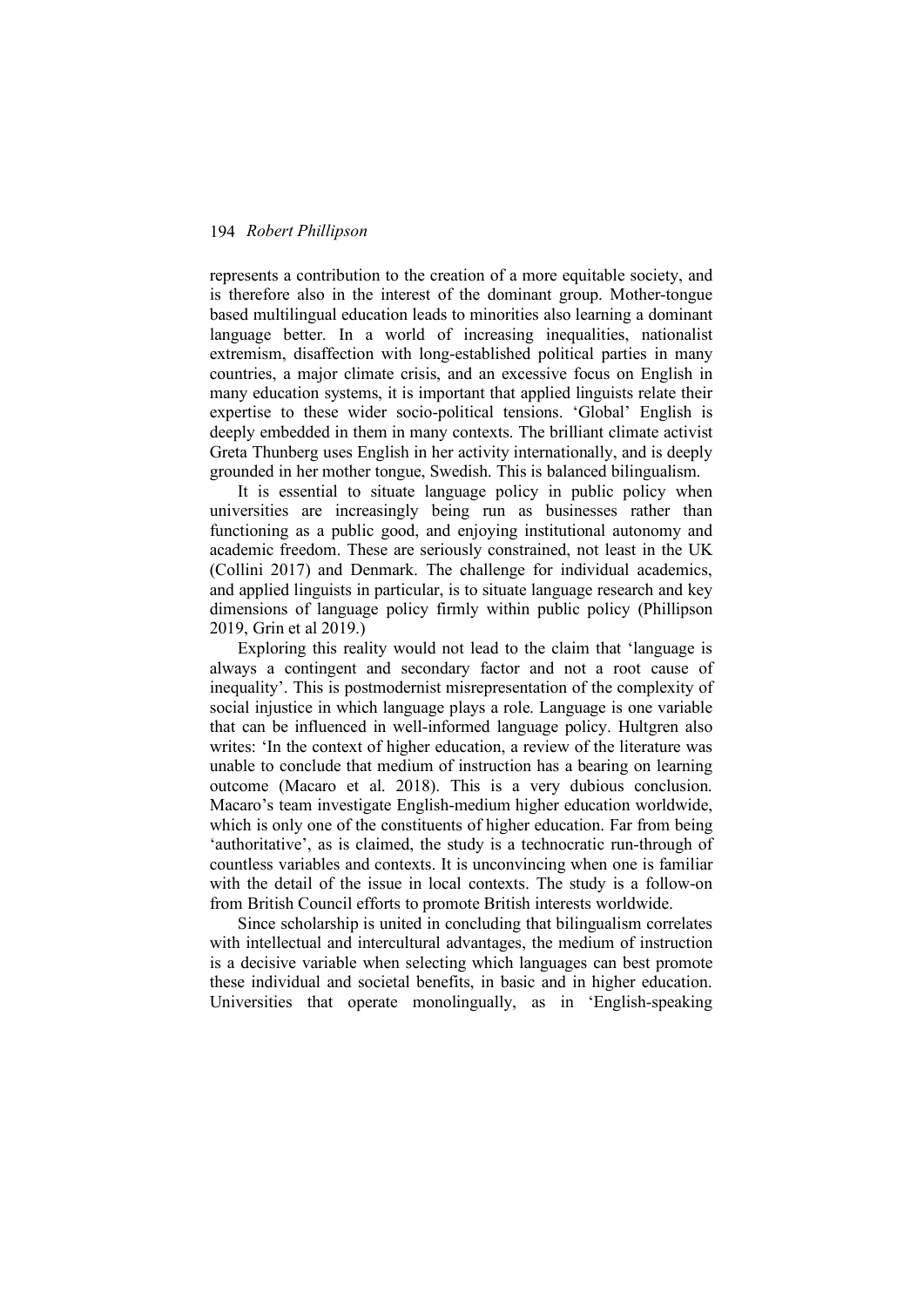countries' (itself a misnomer that occludes the multilingual variety within the UK, USA etc.) does not promote these advantages. Nor does monolingual higher education when dispensed in the export business of Australian, American and British universities in their satellite campuses in China, Malaysia, or the Middle East.

School education that is subtractive rather than additive fails children. This is currently a massive problem worldwide, one that the drive for English-medium education—a monolingual perspective—is aggravating in school and higher education in India (Mohanty 2018) and in the Middle East (e.g. Qatar, see Mustafawi and Shaaban 2019) and in Africa (Kamwangamalu 2019). Having spent a lifetime analysing such issues, in Scandinavia and worldwide, and having recently taught graduate courses on language policy in China and India, and lectured in Qatar, where I also met the Minister of Education, any suggestion that language is an unimportant, 'contingent' variable strikes me as misleading and uninformed.

I am more sympathetic to Hultgren's description of what has been termed domain loss in Denmark, though the limitations and fuzziness of this concept have been pointed out by many scholars. I agree that claims about the impoverishment of Danish have been exaggerated, even by some representatives of the Danish Language Board. But it is an oversimplification to conclude that what is at stake is 'to reverse the shift to English', when what is important in higher education and in the wider society is to ensure a healthy balance between a greater use of English, and Danish as a unifying national language. This is why it is government policy in the five Nordic countries that universities have a duty to ensure quality and use of both a national language and an international one, which currently means English. We need both-and policies, not either-or thinking.

Clarification of domains, and domain loss can benefit from assessing agency, and by seeing change as entailing negative linguistic capital dispossession (domain 'loss') or as constructive linguistic capital accumulation (domain sharing or domain expansion), an issue that needs continuous monitoring.

There have long been controversial issues within applied linguistics, as Barbara Seidlhofer's collection (2003) demonstrates. On the flawed conceptual universe of currently fashionable concepts—among them superdiversity, languaging, commodification, and English as a Lingua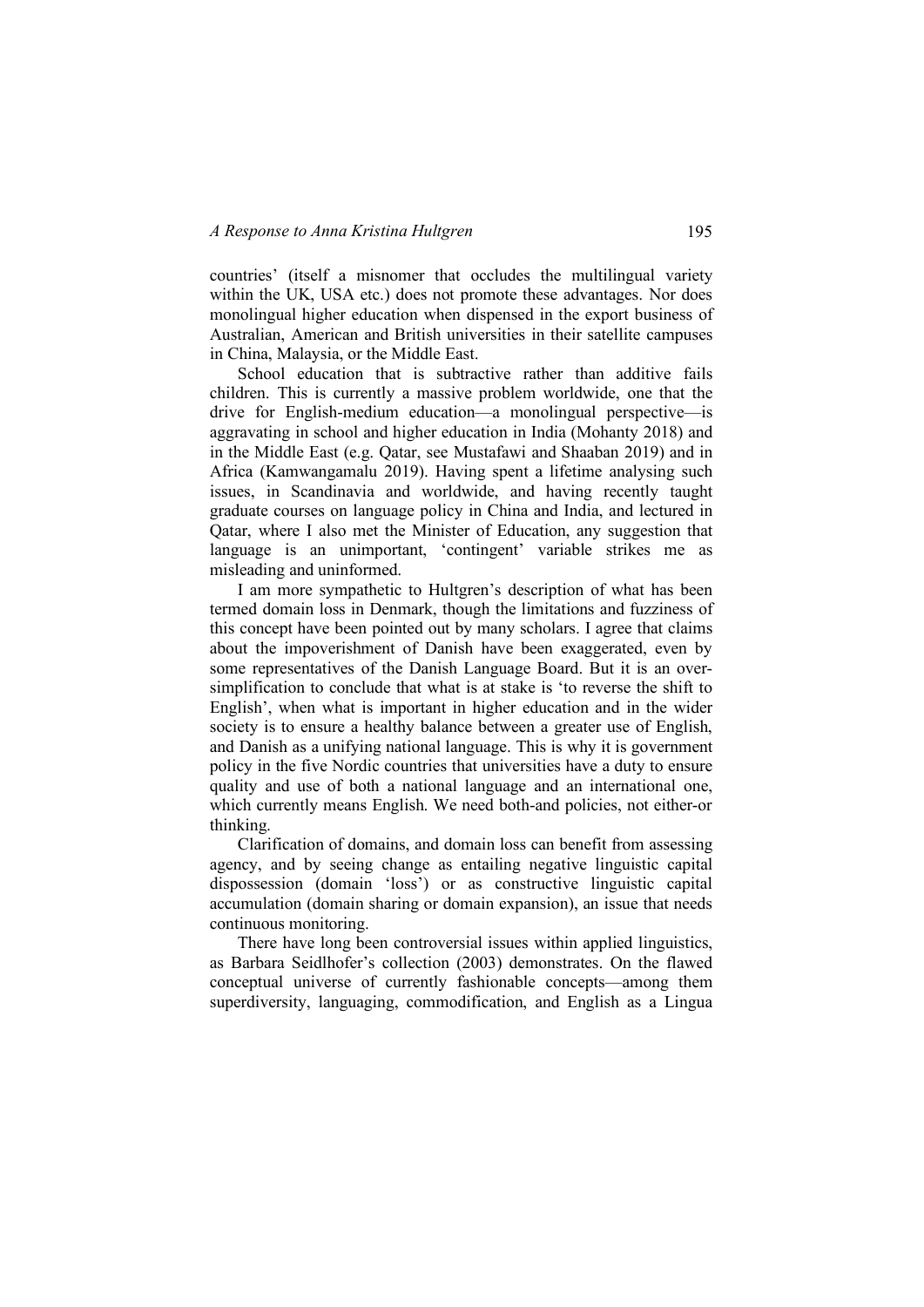Franca, see Pavlenko 2018, and Grin 2018. On 'global' English it is relevant to refer to my reviews of books by Crystal, de Swaan, Brutt-Griffler, van Parijs, and Blommaert, scholars who tend to endorse an uncritical expansion of English—for details see my website www.cbs.dk/en/staff/rpmsc.

### *References*

- Bourdieu, Pierre. 1982. *Ce que parler veut dire. L'économie des échanges linguistiques*. Paris: Fayard.
- Bunce, Pauline, Robert Phillipson, Vaughan Rapatahana and Ruanni. F. Tupas. 2016. *Why English? Confronting the Hydra*. Bristol: Multilingual Matters.

Collini, Stefan. 2017. *Speaking of Universities*. London: Verso.

- Global Justice Now and National Education Union. 2019. *In Whose Interest? The UK's Role in Privatizing Education Around the World.* London (based on initial research carried out by Mark Curtis. https://www.globaljustice.org.uk/news/2019/apr/14/whose-interestuks-role-privatising-education-around-world. Accessed 11 June 2020.
- Grin, François. 2018. On Some Fashionable Terms in Multilingualism Research: Critical Assessment and Implications for Language Policy.*The Politics of Multilingualism. Europeanisation, Globalisation and Linguistic Governance*. Eds. Peter A. Kraus and François Grin. Amsterdam: John Benjamins. 247-274.
- Grin, François et al. 2018. *The MIME Vademecum*, Multilingualism and Inclusion in Multilingual Europe. https://www.mime-project.org. Accessed 11 June 2020.
- Halliday, Michael A. K. 2006. Written Language, Standard Language, Global Language. *The Handbook of World Englishes.* Braj B. Kachru, Yamuna Kachru and Cecil B. Nelson. Eds. Malden, MA and Oxford: Blackwell. 349-365.
- Hinton, Leanne, Leena Huss and Gerald Roche. 2018. *The Routledge Handbook of Language Revitalization*. London: Routledge.
- Kamwangamalu, Nkonkwo M. 2019. Language Policy in Post-Apartheid South Africa—an Evaluation. *A World of Indigenous Languages—Politics, Pedagogies, and Prospects for Language Revitalization and Maintenance.* Eds. Teresa McCarthy, Sheilah E.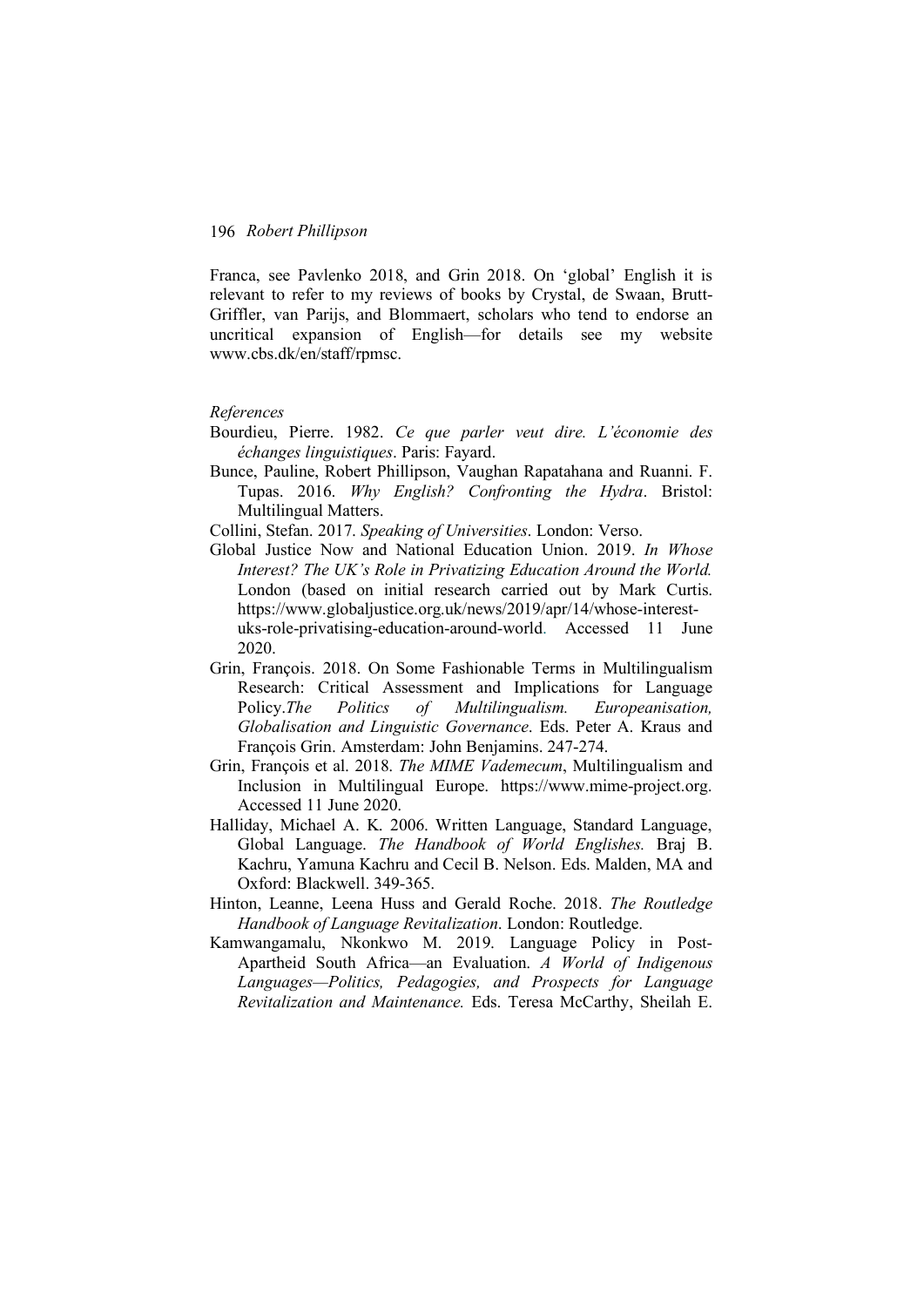Nicholas and Gillian Wigglesworth. Bristol: Multilingual Matters. 48-66.

- Macaro, Ernesto, Samantha Curle, Jack Pun, Jiangshan An and Julie Dearden. 2018. A Systematic Review of English Medium Instruction in Higher Education. *Language Teaching,* 51(1), 36-76.
- McCarty, Teresa L., Sheilah E. Nicholas, and Gillian Wigglesworth. 2019. *A World of Indigenous Languages. Politics, Pedagogies and Prospects for Language Reclamation*. Bristol: Multilingual Matters.
- Mohanty, Ajit. 2018. *The Multilingual Reality. Living with Languages*. Bristol: Multilingual Matters.
- Mustafawi, Eiman and Kassim Shaaban. 2019. Language Policies in Education in Qatar between 2003 and 2012: From Local to Global then Back to Local. *Language Policy*, 18, 209–242.
- Pavlenko, Aneta. 2018. Superdiversity and Why It Isn't: Reflections on Terminological Innovation and Academic Branding. *Sloganization in Language Education Discourse*. *Conceptual Thinking in the Age of Academic Marketization*. Ed. Barbara Schmenk, Stephan Breidbach and Lutz Küster. Bristol: Multilingual Matters. 142-168.
- Phillipson, Robert. 1992. *Linguistic Imperialism*. Oxford: Oxford University Press.
- Phillipson, Robert. 2000. *Rights to Language. Equity, Power, and Education*. Marwah, NJ: Erlbaum.
- Phillipson, Robert. 2008. Lingua Franca or Lingua Frankensteinia? English in European Integration and Globalisation. *World Englishes*, 27(2), 250–284.
- Phillipson, Robert. 2009. *Linguistic Imperialism Continued.* New York and London: Routledge.
- Phillipson, Robert. 2012. Imperialism and Colonialism. *The Cambridge Handbook of Language Policy*. Ed. Bernard Spolsky. Cambridge: Cambridge University Press. 203-235.
- Phillipson, Robert. 2016a. Promoting English: Hydras Old and New. *Why English? Confronting the Hydra*. Ed. Pauline Bunce, Robert Phillipson, Vaughan Rapatahana and Ruanni. F. Tupas. Bristol: Multilingual Matters. 35–46.
- Phillipson, Robert. 2016b. Native Speakers in Linguistic Imperialism. *Journal of Critical Education Policy Studies,* 14(3), 80–96.